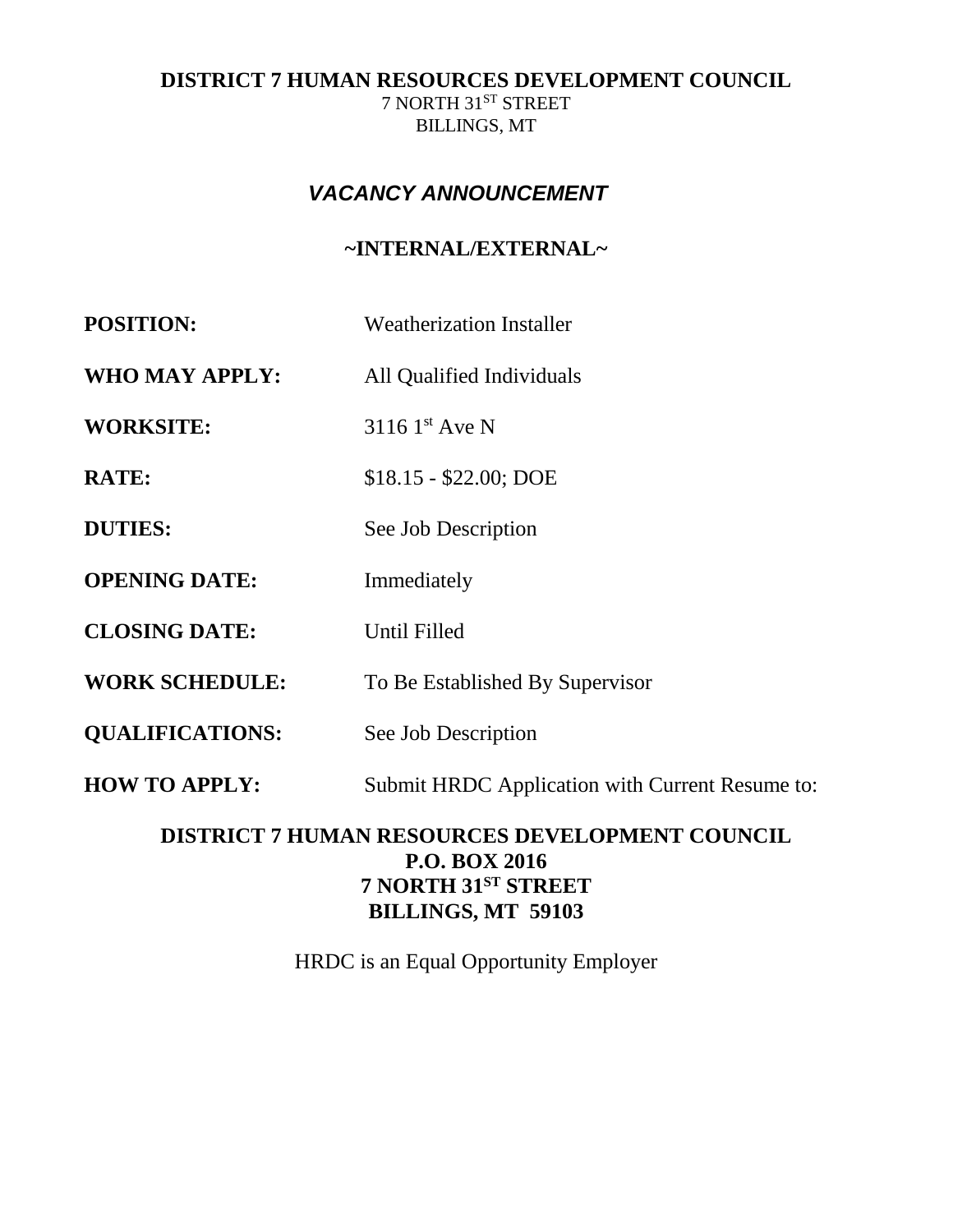

| Job Description Title: Weatherization Installer | Department/Program: Home Weatherization |
|-------------------------------------------------|-----------------------------------------|
|                                                 | Program                                 |
|                                                 |                                         |
| <b>Reports To (Title): Branch Director</b>      | <b>FLSA Status: Non-Exempt</b>          |
| <b>Supervisory Position: No</b>                 | <b>Position Status: Full-time</b>       |
| <b>Prepared By: Human Resources</b>             | <b>Revision Date: September 2020</b>    |

#### **JOB SUMMARY**

Under the supervision of the Branch Director and in accordance with the direction and mission of District 7 HRDC, the Weatherization Installer is delegated the responsibility for assessing, performing and/or directing energy efficiency and installing weatherization measures on low income client homes.

Perform a variety of activities to weatherize homes and make them more energy efficient. Duties include repairing windows, insulating ducts, and performing heating, ventilating, and air-conditioning (HVAC) work. May perform energy audits and advise clients on energy conservation measures. Line and cover structures with insulating materials. May work with batt, roll, or blown insulation materials.

## **MISSION OF ORGANIZATION**

Through its mission, HRDC empowers people in need through the mobilization and development of community resources by creating opportunities for success in Big Horn, Carbon, Stillwater, Sweet Grass, and Yellowstone Counties. All HRDC activities focus on 6 national goals: Self -sufficiency, community revitalization, community ownership and pride, partnerships among supporters and service providers, agencies increase their capacity, and strengthen families and communities.

## **ESSENTIAL DUTIES**

- Test and diagnose air flow systems, using furnace efficiency analysis equipment.
- Inspect buildings to identify required weatherization measures, including repair work, modification, or replacement.
- Maintain activity logs, financial transaction logs, or other records of weatherization work performed.
- Apply insulation materials such as loose, blanket, board, and foam insulation to attics, crawl spaces, basements, or walls.
- Prepare or assist in the preparation of bids, contracts, or written reports related to weatherization work.
- Measure and cut insulation for covering surfaces, using tape measures, handsaws, power saws, knives, or scissors.
- Fit, wrap, staple, or glue insulating materials to structures or surfaces, using hand tools or wires.
- Cover and line structures with blown or rolled forms of materials to insulate against cold, heat, or moisture, using saws, knives, rasps, trowels, blowers, or other tools and implements.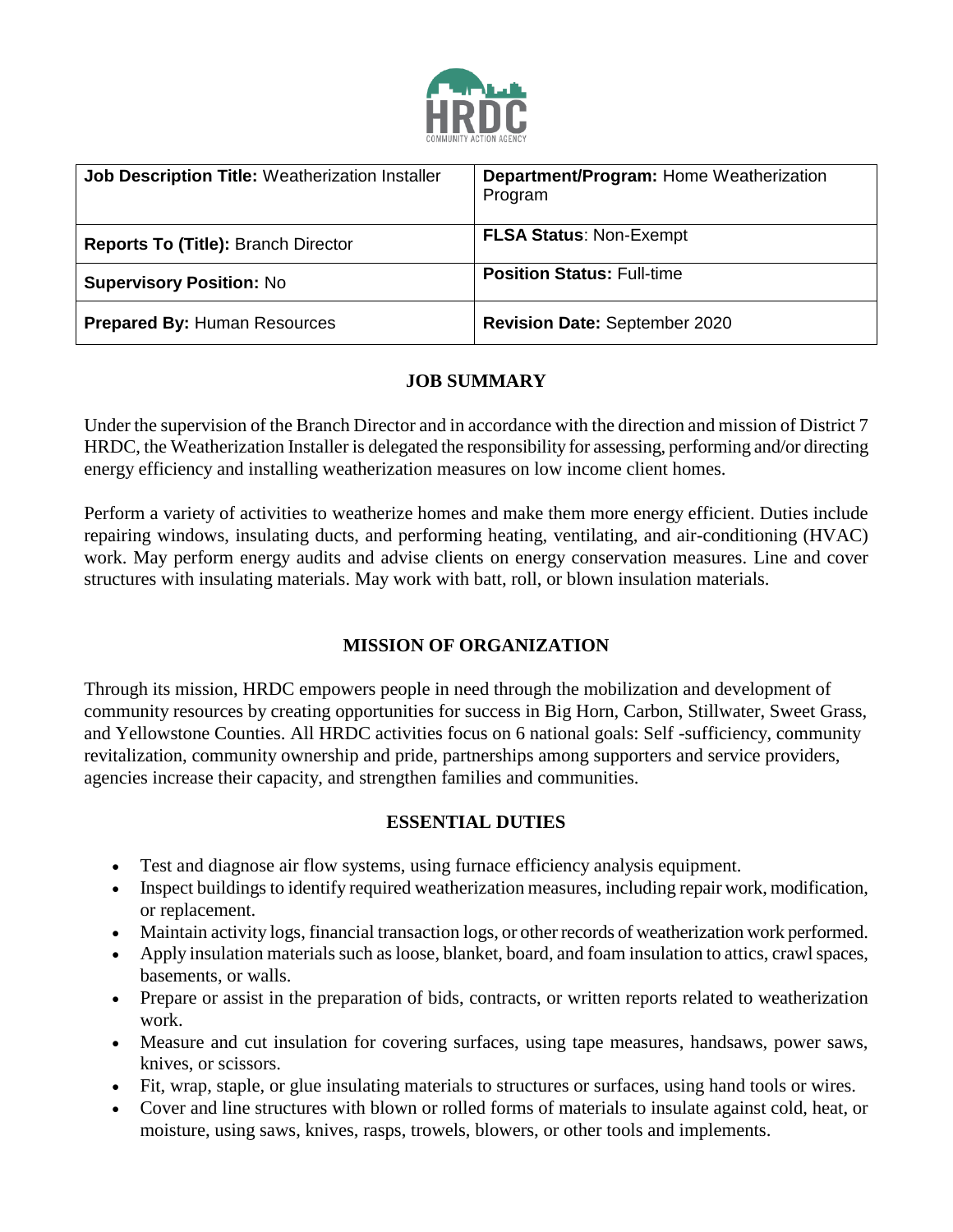- Distribute insulating materials evenly into small spaces within floors, ceilings, or walls, using blowers and hose attachments, or cement mortars.
- Move controls, buttons, or levers to start blowers and regulate flow of materials through nozzles.
- Cut carpet, vinyl or other flexible materials.
- Measure materials or objects for installation or assembly.
- Install insulation in equipment or structures.
- Apply sealants or other protective coatings.
- Follow all established safety protocols and advise Installation Foreman of all safety concerns.
- Maintain records of the purchase of materials and supplies for Weatherization program.
- Maintain the Weatherization Program inventory of tools, materials and supplies by accurately issuing and receiving physical inventory.
- Ensure that worksite is clear of debris and that all leftover materials are picked up and removed from site when appropriate.
- Maintain shop and vehicles in a neat and orderly manner.
- Follow established guidelines for installation procedures.
- Follow work orders for sizes, volumes and measurements, and document any changes to work order.
- Establish rapport with clients to ensure that clients are informed and aware of weatherization measures performed.
- Implements agency work plans at the program level to ensure achievement of set goals.
- Brings creative suggestions and potential solutions to direct supervisor regarding work barriers and team efficiency

#### **Knowledge, Skills and Abilities:**

Must have the ability to use test equipment, calculators and work in confined spaces. Must have knowledge of home construction principles and procedures and experience in home construction or remodeling. Must have knowledge of safety requirements for construction and related industries. Strong organizational, listening and communication skills, including both verbal and written are required. The employee must have the ability to work with low-income and disadvantaged people with an objective, non-judgmental attitude. The employee must be a team player to ensure overall program success. Knowledge of home heating systems is helpful.

- Effectively **communicates** on all platforms.
- Demonstrates **dependability** and **punctuality**.
- Adheres to a consistent work schedule.
- Demonstrates **professionalism** in the workplace.
- Modeling an objective and non-judgmental attitude.
- Work with co-workers in a friendly non-competitive environment to build a cohesive team.
- **•** Building and Construction Knowledge of materials, methods, and the tools involved in the construction or repair of houses, buildings, or other structures such as highways and roads.
- Mechanical Knowledge of machines and tools, including their designs, uses, repair, and maintenance.
- Mathematics Knowledge of arithmetic, algebra, geometry, calculus, statistics, and their applications.
- Production and Processing Knowledge of raw materials, production processes, quality control, costs, and other techniques for maximizing the effective manufacture and distribution of goods.
- Customer and Personal Service Knowledge of principles and processes for providing customer and personal services. This includes customer needs assessment, meeting quality standards for services, and evaluation of customer satisfaction.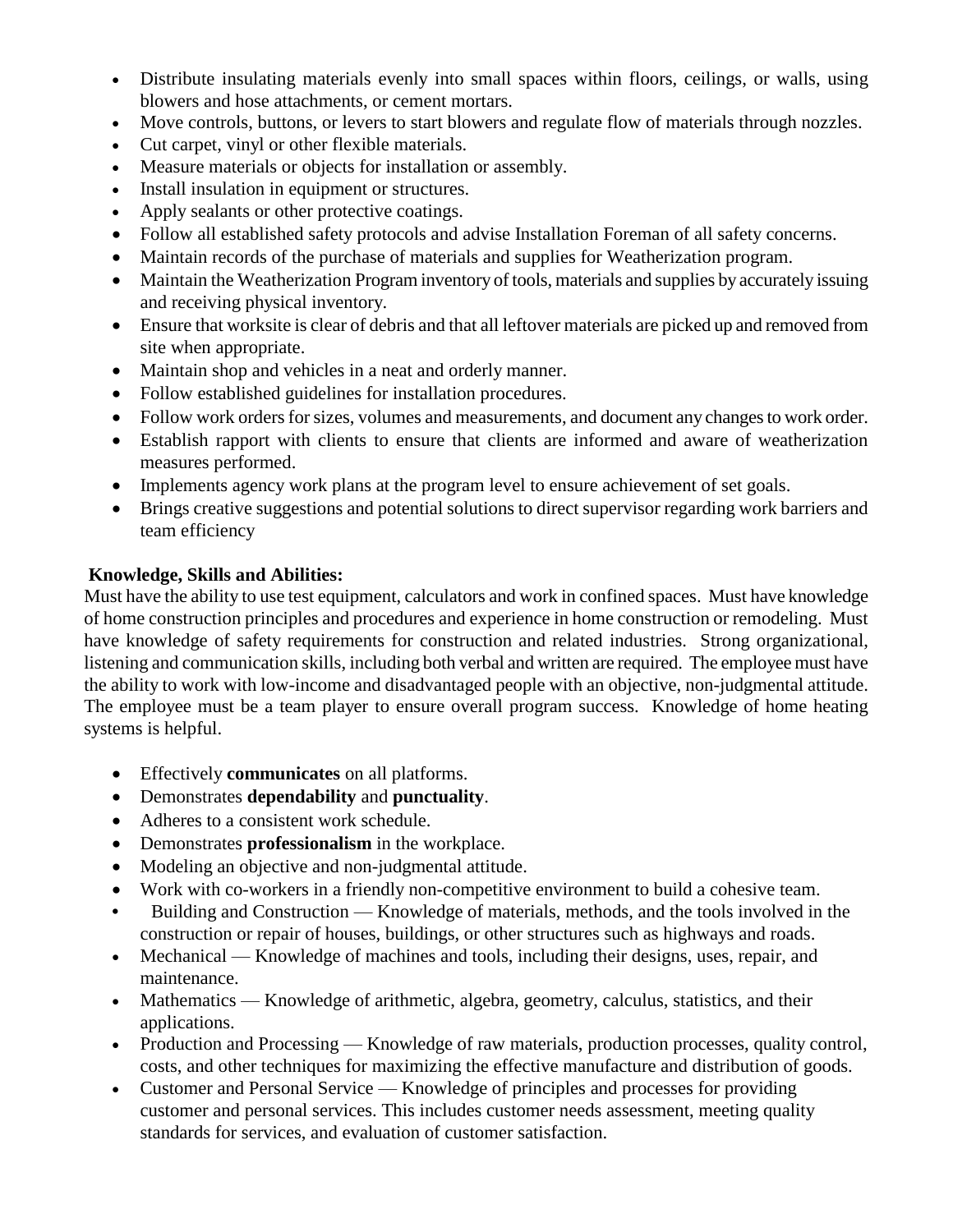Manual Dexterity — The ability to quickly move your hand, your hand together with your arm, or your two hands to grasp, manipulate, or assemble objects.

#### **MINIMUM QUALIFICATIONS**

#### **Education and Experience:**

High school diploma or equivalent; and three years related experience and/or training; or equivalent combination of related work experience and training to fully meet the required qualifications.

#### **Licenses and Certifications:**

Must possess a valid Montana Driver's License, proof of personal automobile insurance and must meet insurability requirements for agency automobile insurance policy.

#### **PHYSICAL DEMANDS**

The physical demands described here are representative of those that must be met by an employee to successfully perform the essential functions of this job. Reasonable accommodations may be made to enable individuals with disabilities to perform the essential functions.

- Lift up to 75 pounds on occasion.
- Performing physical activities that require considerable use of your arms and legs and moving your whole body, such as climbing, lifting, balancing, walking, stooping, and handling of materials.
- **Extent Flexibility** The ability to bend, stretch, twist, or reach with your body, arms, and/or legs.
- **Manual Dexterity** The ability to quickly move your hand, your hand together with your arm, or your two hands to grasp, manipulate, or assemble objects[.](https://www.onetonline.org/link/moreinfo/abilities/1.A.2.a.2?r=summary&j=47-2131.00)
- **Multi-limb Coordination** The ability to coordinate two or more limbs (for example, two arms, two legs, or one leg and one arm) while sitting, standing, or lying down. It does not involve performing the activities while the whole body is in motion.
- **Gross Body Equilibrium** The ability to keep or regain your body balance or stay upright when in an unstable position.
- **Trunk Strength** The ability to use your abdominal and lower back muscles to support part of the body repeatedly or continuously over time without 'giving out' or fatiguing.

#### **WORK ENVIRONMENT**

While performing the duties of this job, the employee will be required to work at various job locations. Due to changes in the location and scope of work, the employee may be required to wear personal protective equipment to ensure a safe work environment. Employee is exposed to the weather conditions prevalent at the time.